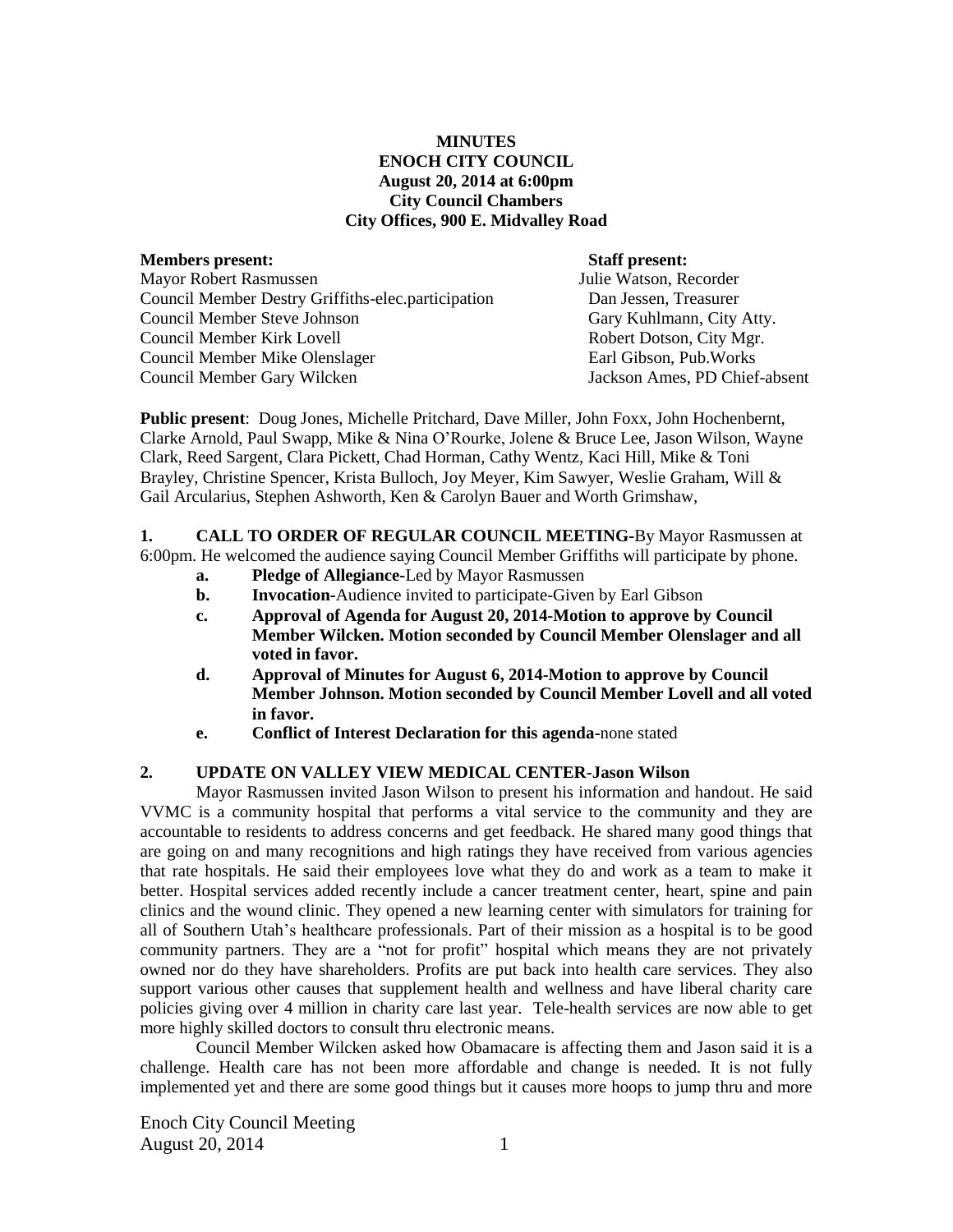regulations to deal with. Mayor Rasmussen thanked them for coming and said we appreciate their service to the community.

## **3. DISCUSSION OF CONSTITUTIONAL RESOLUTION-Commissioner Dave Miller**

Commissioner Miller said he is here at their request and gave a history of the constitutional resolution presented at the ICCC meeting a few months ago. The County Commission and Parowan have passed it because there are issues with the federal government that are affecting our citizens. He cited the endangered species act, wild horses, and roads on federal lands are constant problems and gave history on several issues. We support a healthy relationship but when it reaches a point that federal interaction is not effective then we are not comfortable with that and that is where this resolution comes from. They included police powers too because we are seeing agencies coming in without communication with the local sheriff. They are asking other local communities to support this and Mayor Rasmussen wanted to do that as these issues affect municipalities.

Different Council Members had different issues with wording. Council Member Olenslager said he did not want to appear as taking sides as we are a non-partisan Council elected to represent all residents although he personally agrees with this. He was uncomfortable with some of the language saying he would like it changed.

There was a brief discussion of the prairie dog issue and cumbersome process that is currently impeding our progress with the drainage project. Commissioner Miller said although this does not have "teeth" so to speak it is a reminder and a statement of principles. That is where we are at as a community and as a State. He appreciates the City Council considering it as all are affected.

Council Member Olenslager still did not like some of the language adding it looks like we are asking for a fight. Commissioner Miller said sometimes we have to take a stand against federal over reach. That is where the County is at and the City may not be as impacted but this is a solid message that has been given to all of our Federal Representatives and they all supported it. He added we can clean up the language and still support them.He thanked the City Council for having him to the meeting and Mayor Rasmussen thanked him for coming.

### **4. RESOLUTION NO. 2014-08-06 CONSTITUTIONAL JURISDICTION-See revisions**

Mayor Rasmussen said we are showing support for the County and we live in the County however if they want to massage the language a bit more that is fine. City Attorney Kuhlmann said he is good with the deletions shown in the packet adding this is a resolution and it is contradictory that it is "invoking" something because resolutions do not take action. There was more discussion with the wording read by Council Member Olenslager as follows:

*NOW THEREFORE LET IT BE RESOLVED that the Enoch City Council establishes this resolution to voice support to the State of Utah and Iron County in their efforts to wrest control of all wildlife and feral animals within the borders of Utah and within the*  borders of the County; and we resolve that we support their efforts with the *transportation corridors established in Statute 2477 – 1866; and*

*LET IT FURTHER BE RESOLVED that the Enoch City Council supports the Enoch City Police Chief and the Iron County Sheriff in the performance of their constitutional and statutorily authorized duties.*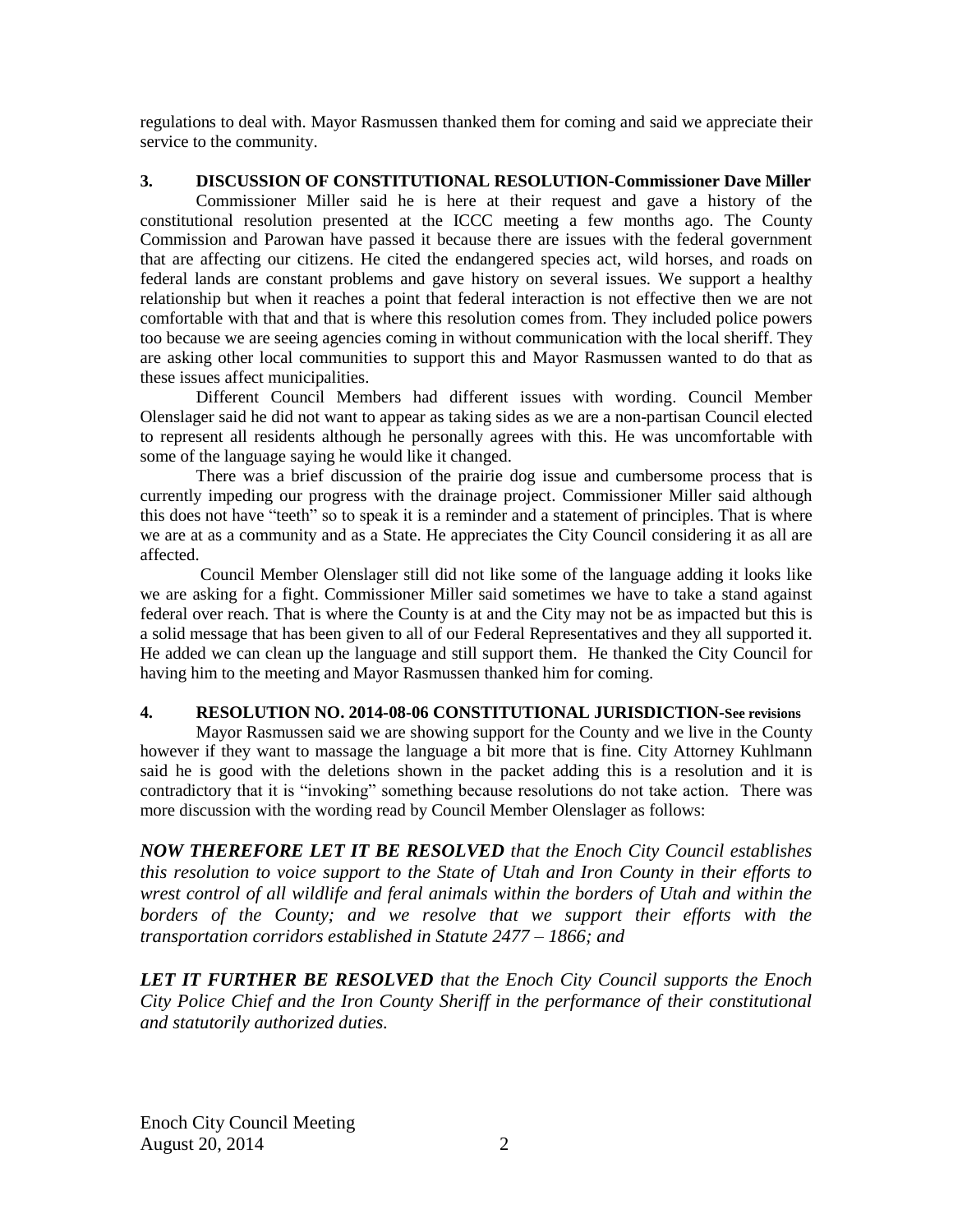Mayor Rasmussen asked for a motion and a vote. **Council Member Lovell made a motion to pass Resolution No. 2014-08-06, Constitutional Resolution, with amendments as noted. Motion was seconded by Council Member Johnson and a roll call vote was held as follows:** 

**Council Member Griffiths-yes Council Member Olenslager-yes Council Member Johnson-yes Council Member Wilcken-yes Council Member Lovell-yes Motion passed unanimously** 

## **5. PUBLIC HEARING ON VACATING AN EASEMENT ON THE BRAYLEY PROPERTY LOCATED ON VETERAN'S MEMORIAL DRIVE**

Mayor Rasmussen asked for a summary of the last discussion. City Manager Dotson gave the history of the easement adding that we have never used the easement and we set a public hearing for tonight. It was noted by Council Member Wilcken that there is no east entrance to the parking lot and only one way in and out as that was referenced incorrectly in the last minutes.

**Mayor Rasmussen asked for a motion to enter the public hearing. Motion by Council Member Johnson. Motion seconded by Council Member Olenslager and all voted in favor.**

Mayor Rasmussen invited public comments regarding if there is any opposed to vacating this easement.

Mike O'Rourke asked how long this easement had been in effect. *He was told since 2002 but it was never used for intended purpose and the gate is locked***.**

There were no other comments.

**Motion to end the public hearing by Council Member Olenslager. Motion seconded by Council Member Wilcken and all voted in favor.**

### **6. ORDINANCE NO. 2014-08-20-A AN ORDINANCE VACATING AN EASEMENT AS DESCRIBED IN EXHIBIT "A" AND LOCATED ON THE PROPERTY OWNED BY JATONA G. BERRY AND MICHAEL R. BRAYLEY LOCATED AT 5148 N. VETERAN'S MEMORIAL DRIVE**

Mayor Rasmussen asked for a motion on the ordinance. **Council Member Olenslager made a motion to pass Ordinance No. 2014-08-20-A, an ordinance vacating an easement as described in Exhibit "A" and located on the property owned by Jatona G. Berry and Michael R. Brayley located at 5148 N. Veteran's Memorial Drive. Motion was seconded by Council Member Wilcken and a roll call vote was held as follows:** 

**Council Member Griffiths-yes Council Member Olenslager-yes Council Member Johnson-yes Council Member Wilcken-yes Council Member Lovell-ves Motion passed unanimously** 

# **7. DISCUSS/APPROVE CONDITIONAL USE PERMIT FOR MIKE BRAYLEY FOR AN AUTO SALES BUSINESS AT 741 E. MIDVALLEY ROAD**

Enoch City Council Meeting Mayor Rasmussen invited Mike Brayley to tell them what he intends to do adding this business will be next to Juan Ortega's Auto Repair. Mike said he would like to operate a small auto sales lot. He will have at least 12 cars and the business will be neat and well kept. Council Member Olenslager said the Planning Commission reviewed this and it meets the intent of the law so they sent a favorable recommendation to the Council. Mayor Rasmussen asked for discussion. Council Member Wilcken said his concern is the fact that it is already done and that puts pressure on the City Council to approve something already in place. Mike said he just graveled the lot and put up a shed. Council

August 20, 2014 3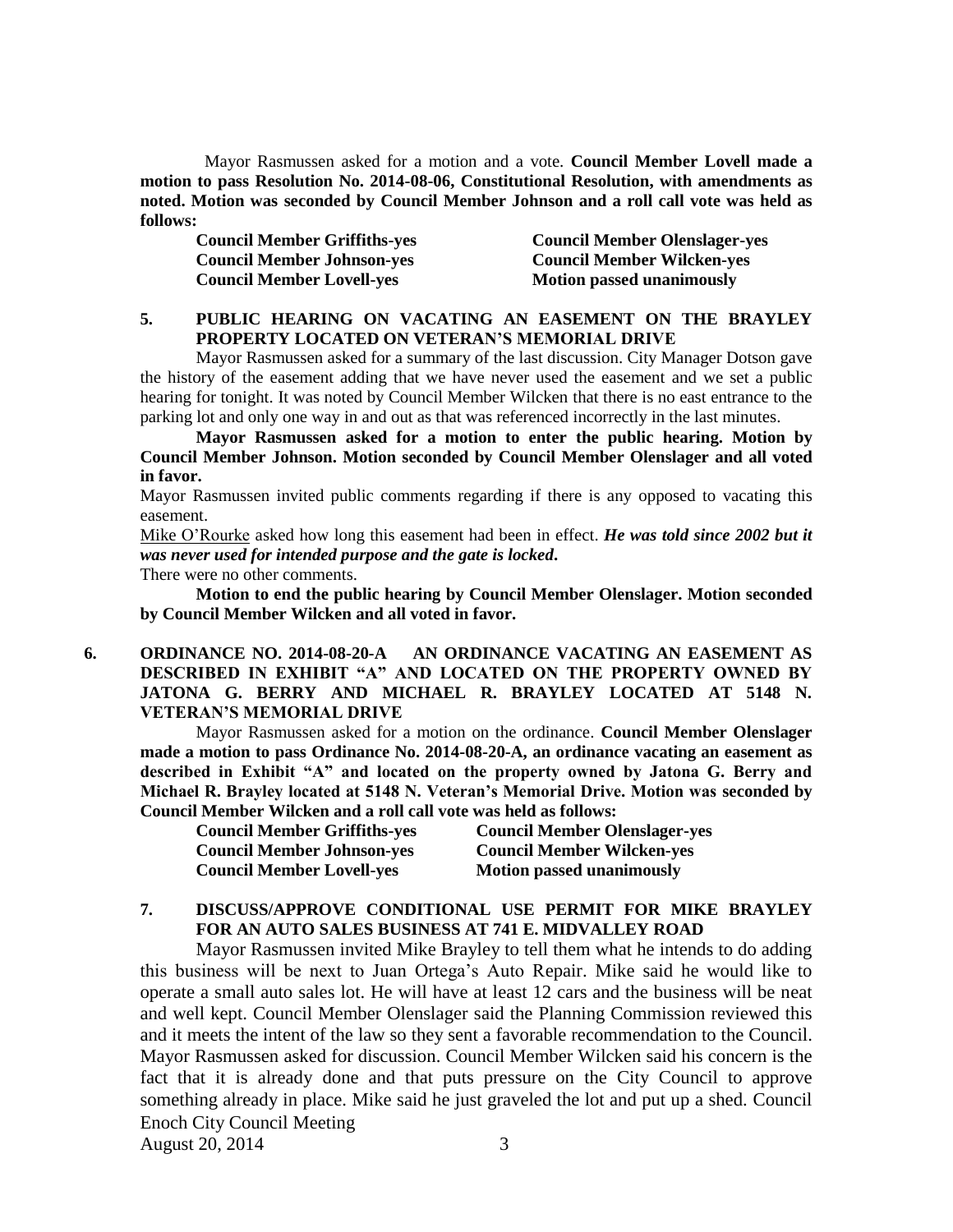Member Wilcken said when money is spent it puts pressure on them and he is just voicing an issue but has no problem with the business noting conditional use permits are good for a year so if something comes up we can look at it again then.

Mayor Rasmussen asked for a motion. **Council Member Lovell made a motion to approve the conditional use permit for Mike Brayley to operate an auto sales business at 741 E. Midvalley Road. Motion was seconded by Council Member Olenslager and all voted in favor.**

# **8. DISCUSS/APPROVE PETITION TO VACATE A LOT IN THE RIDGE SUBDIVISION, PHASE 13, LOT 1**

Mayor Rasmussen said this has also gone to the Planning Commission and they have sent a favorable recommendation to approve this petition to vacate a lot in the Ridge. He asked if there were more questions. Council Member Wilcken said his concern is are we creating a lot smaller than the ½ acre lots required. He was told this a smaller lot because it is zoned M-R-2. The owner is vacating it from one subdivision into a parcel and making one large parcel. Council Member Lovell asked about the Village Green fees and was told this should be required in the motion. Once a lot is vacated out of Village Green we may not be able to collect the fees due to the City unless we require them in advance before the lot is sold. We have made this requirement in the past of the same owner and he is amenable. City Manager Dotson recapped we put in water and sewer to protect our water system by removing the need for septic tanks and the fees for that improvement has to be made by lot owners to reimburse the City. City Attorney Kuhlmann concurred this plat vacation is conditional upon the payment of the Village Green fees.

# **9. ORDINANCE NO. 2014-08-20-B AN ORDINANCE GRANTING APPROVAL OF THE PLAT & EASEMENT VACATION FOR PHASE 13, LOT 1 IN THE RIDGE SUBDIVISION OWNED BY VELOCITY DEVELOPMENT**

**Mayor Rasmussen asked for a motion. Council Member Lovell made a motion to pass Ordinance No. 2014-08-20-B, an ordinance granting approval of the plat and easement vacation for Phase 13. Lot 1 in the Ridge Subdivision owned by Velocity Development contingent on payment of the Village Green fees. Motion was seconded by Council Member Wilcken and a roll call vote was held as follows:**

| <b>Council Member Griffiths-yes</b> | <b>Council Member Olenslager-yes</b> |
|-------------------------------------|--------------------------------------|
| <b>Council Member Johnson-yes</b>   | <b>Council Member Wilcken-yes</b>    |
| <b>Council Member Lovell-yes</b>    | <b>Motion passed unanimously</b>     |

### **10. DISCUSS/APPROVE PETITION TO VACATE A LOT IN VILLAGE GREEN FARMS SUBDIVISION, LOT 1, BLOCK 1**

The discussion was the same as above with same contingency for fees being paid in advance in the motion.

# **11. ORDINANCE NO.2014-08-20-C AN ORDINANCE GRANTING APPROVAL OF THE PLAT & EASEMENT VACATION FOR BLOCK 1, LOT 1 IN VILLAGE GREEN FARMS SUBDIVISION OWNED BY VELOCITY DEVELOPMENT**

Mayor Rasmussen asked for a motion.

**Council Member Wilcken made a motion to pass Ordinance No. 2014-08-20-C, an ordinance granting approval of the plat and easement vacation for Block , Lot 1 in Village Green Farms Subdivision owned by Velocity Development contingent on payment of the Village Green fees. Motion was seconded by Council Member Olenslager and roll call vote was held as follows:**

| <b>Council Member Griffiths-yes</b> | <b>Council Member Olenslager-yes</b> |
|-------------------------------------|--------------------------------------|
| <b>Enoch City Council Meeting</b>   |                                      |
| August 20, 2014                     |                                      |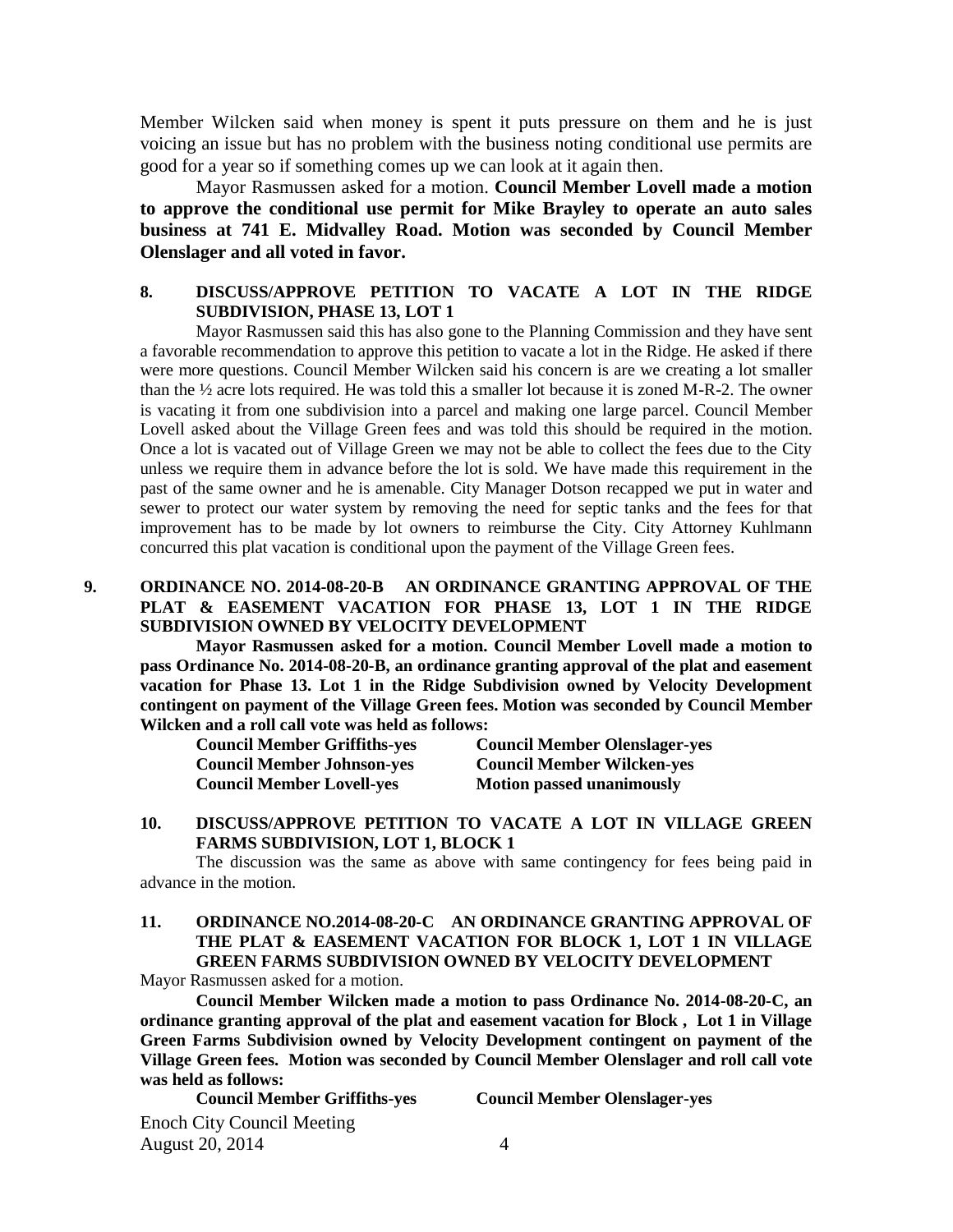**Council Member Johnson-yes Council Member Wilcken-yes Council Member Lovell-yes Motion passed unanimously** 

#### **12. DISCUSS TRUCK PARKING ORDINANCE CHANGE AND SET A PUBLIC HEARING IF A CHANGE IS AGREED UPON**

Mayor Rasmussen said about two years ago the former Council implemented an ordinance that vehicles over 35-feet in length could not park on City streets. City Manager Dotson recapped saying the PD was having issues with enforcing the truck parking ordinance that was on the books at the time. There were trucks parking by the school and the churches for extended periods of time when the law said they could only park for 30 minutes. When we started enforcing it problems came up and we brought concerns to the City Council. It was discussed for three meetings. Staff and PD came up with two ordinances that had some conditions and he gave more details. There was also one ordinance version that banned parking on City streets but parking was allowed on private property.

Council Member Johnson said they have had letters from concerned citizens and he has asked for this to come back for reconsideration since two years have passed and Enoch seems pretty much the same. There never were that many trucks parked in Enoch and some are still seen parked on roads so, why have the ban? There are issues but let's discuss it again. Mayor Rasmussen said the purpose tonight is to decide if we go thru the public hearing process to change it. **Council Member Johnson made a motion to move forward and set a public hearing concerning ordinances proposed by staff regarding truck parking be reconsidered on September 3, 2014 and a public hearing be set. Motion was seconded by Council Member Lovell and all voted in favor.** 

#### **13. NRCS UPDATE AND CONSIDER DRAINAGE ENTERPRISE FUND**

Mayor Rasmussen asked City Manager Dotson for an update. He said last meeting we talked about right-of-way and easement issues with a landowner and we changed the plan with the ditch going as far north as we can so it stays out of the easement in question. One challenge we have now is issues is with prairie dogs and he gave more details of impending delays adding it is unacceptable to wait that long. He spoke with Commissioner Dave Miller and the County is prepared to do a different process that will take a few minutes to designate that land as an "incidental take" area per the "Low Effect HCP". This is Enoch City property and is our own right-of-way. He will talk to NRCS Monday morning in the meeting and give them this information and see what they say. We also discussed perhaps coming up with some drainage funding. Dan recapped Council Member Wilcken's original suggestion that we reduce the sewer fee and create an enterprise fund for drainage and charge the amount we take from sewer so residents see no increase in their utility bill. There was also some talk about creating an impact fee for drainage. He reported he has worked the numbers and we could make this work giving many more details.

There was much discussion of issues with Council Member Griffiths wanting to wait until after the vote in November and Council Member Olenslager wanting a new fee leaving the sewer fee as is. There are also issues to decide about those residents who are not charged for sewer currently and how they would pay for the drainage fee. Mayor Rasmussen asked for a motion. **Council Member Wilcken made a motion to move this discussion to the next agenda and to vote in the next meeting. Motion was seconded by Council Member Johnson. Council Member Olenslager and Council Member Griffiths voted no. Council Members Lovell, Johnson and Wilcken voted yes.**

City Manager Dotson said staff will prepare information on how to implement this in the next packet.

Enoch City Council Meeting August 20, 2014 5